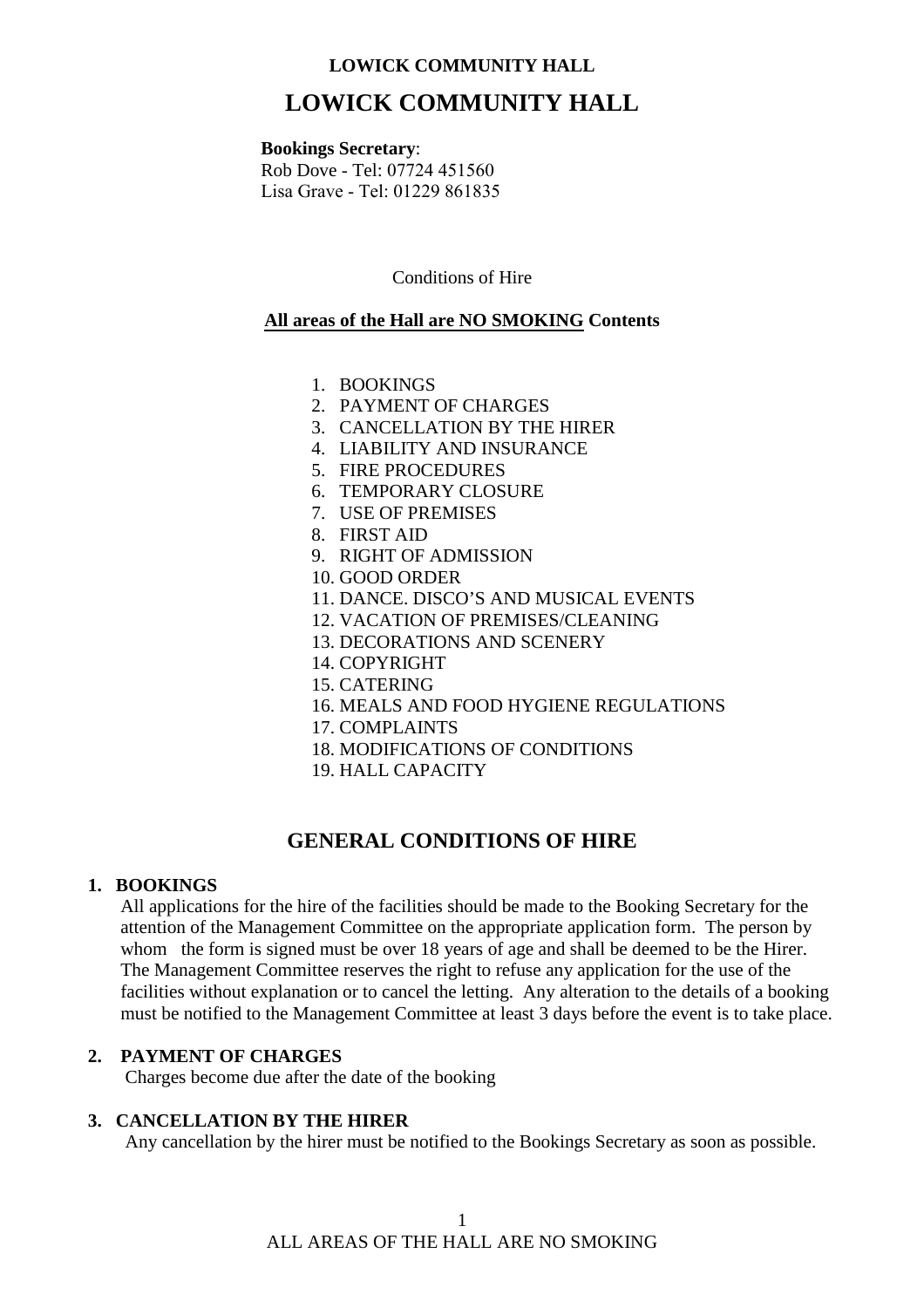# **4. LIABILITY AND INSURANCE**

- a) The Management Committee accept no liability whatsoever for damage, loss or theft of goods or property brought onto the premises and belonging to the Hirer or any persons using the premises, howsoever caused.
- b) The Committee accepts no liability and the Hirer alone shall be responsible for any death or personal injury suffered by the Hirer or any other person using the premises during the period of hire (except where the same is due to the negligence of the committee or their employees).
- c) The Hirer shall be liable for and shall pay the cost of making good any damage to the premises and any loss or theft of any goods belonging to the Community Hall.
- d) The Hirer shall indemnify the Committee against:
	- i. Any liability which, notwithstanding the provisions of this clause the Committee may incur in respect of any death or personal injury (caused otherwise than by the negligence of the committee) or any damage, loss or theft of any goods belonging to the Hirer or any other persons.
	- ii. All claims and liabilities suffered by the Committee arising out of any non-performance or non-observance of the terms of these conditions of hire or any regulations or any Act of Parliament by the Hirer, his servants or agents or any other person.
- e) The Hirer should ensure that the event is adequately insured to cover the use of equipment not belonging to the Community Hall.
- f) The Committee accepts no liability whatsoever for any occurrence which takes place on surrounding areas. The parking of vehicles is at owners' risk.

## **5. FIRE PROCEDURES**

The Hirer must be aware of the fire extinguisher locations, uses and the fire notices. **ALL AREAS OF THE HALL ARE NO SMOKING.**

## **6. TEMPORARY CLOSURE**

In the case of any breakdown or failure of the power, fuel or water supply; fire, water leakage or any accident or occurrence rendering necessary the closing of the facility; or an interruption of any engagement, either before or during any function or any repairs or renewals consequent upon such breakdowns etc. the Hirer agrees that the Committee shall not be liable for any loss or claims arising from such closures of the hall or its facilities.

## **7. USE OF PREMISES**

- a) The period for which the facilities are booked and for which the hire charges shall be payable, must include such additional time as is necessary to provide change or removal of equipment in connection with the booking.
- b) The Hirer shall not assign or sub-let the benefit of the hiring.
- c) The Committee reserve the right to refuse to admit any item or person to the hall deemed to be unsuitable, obnoxious or unlawful.
- d) No animals allowed into the hall areas with the exception of Guide Dogs.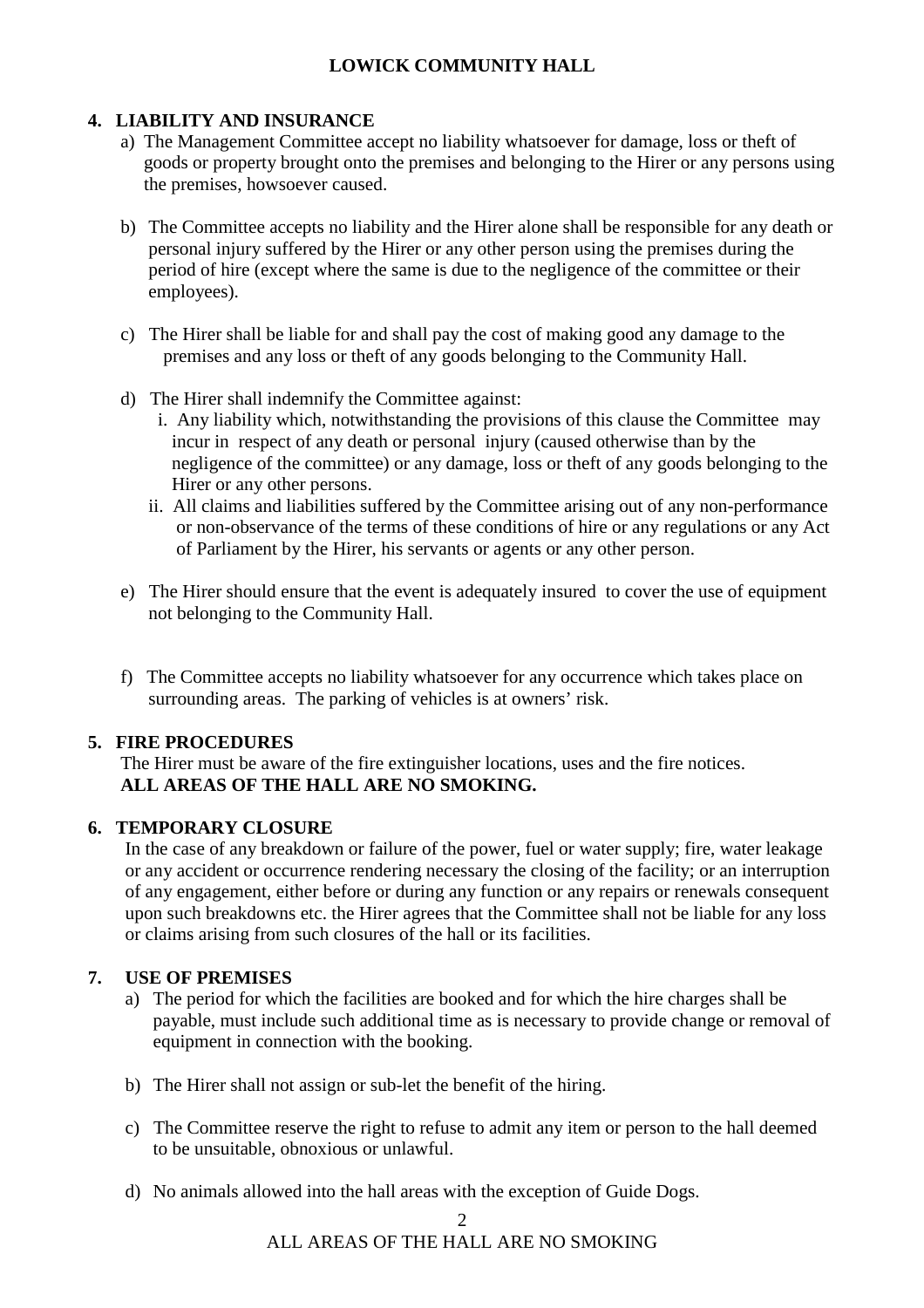#### **8. FIRST AID**

The Hirer shall be responsible for the provision of all medical attendants and equipment.

#### **9. RIGHT OF ADMISSION**

The Committee reserves the right at their absolute discretion to refuse, or direct the Hirer to refuse, the admission of, or to evict, any person from the hall without reason and shall not be liable to pay any compensation to the Hirer from such exclusion.

#### **10. GOOD ORDER**

The Hirer shall be responsible for good order being kept throughout the period of the hiring and the Committee may charge the Hirer for any expenses incurred by them in engaging the Police to preserve order prior to, during or after any function.

All events must be adequately stewarded and such stewards are to be engaged by the Hirer. The Hirer and the stewards shall supervise the passage of all persons to and from the premises, ensuring that they behave in a quiet and orderly manner and they shall supervise the evacuation of any persons during an emergency. The Hirer and stewards must also ensure that all exits remain unobstructed.

# **11. DANCES, DISCO'S AND MUSICAL EVENTS**

## **THE HIRER SHALL:**

# **a) ENSURE THAT EXCESSIVE AMPLIFICATION IS NOT USED AND MUST TAKE STEPS TO REDUCE IT IF NECESSARY.**

- b) Not admit to the premises or shall remove any person who is not in a fit state to conduct his or herself properly.
- c) Ensure that the stewards remain on the premises throughout the event.
- d) Ensure the premises are cleared of patrons at the conclusion of the advertised time.
- e) The cost of damage, extra cleaning or other expenses incurred will be claimed from the Hirer.
- f) The level of illumination in the Hall shall be such at all times that stewards can clearly observe and shall be to the satisfaction of the Committee.

## **12. VACATION OF PREMISES/CLEANING**

The Hirer shall ensure that the hired facilities, and any equipment used is left in a tidy and orderly condition at the end of the period of use. All goods belonging to the Hirer or in connection with the Hirer must be removed from the room and/or facilities booked, by the end of the period booked.

It is the responsibility of the Hirer to ensure that the premises are left secured and in a clean condition at the end of the period of hire. If failure to do so results in the Committee incurring additional cleaning or other charges, these will be met by the Hirer.

## **THE HIRER MUST REMOVE ALL RUBBISH GENERATED FROM THEIR FUNCTION**

3

ALL AREAS OF THE HALL ARE NO SMOKING